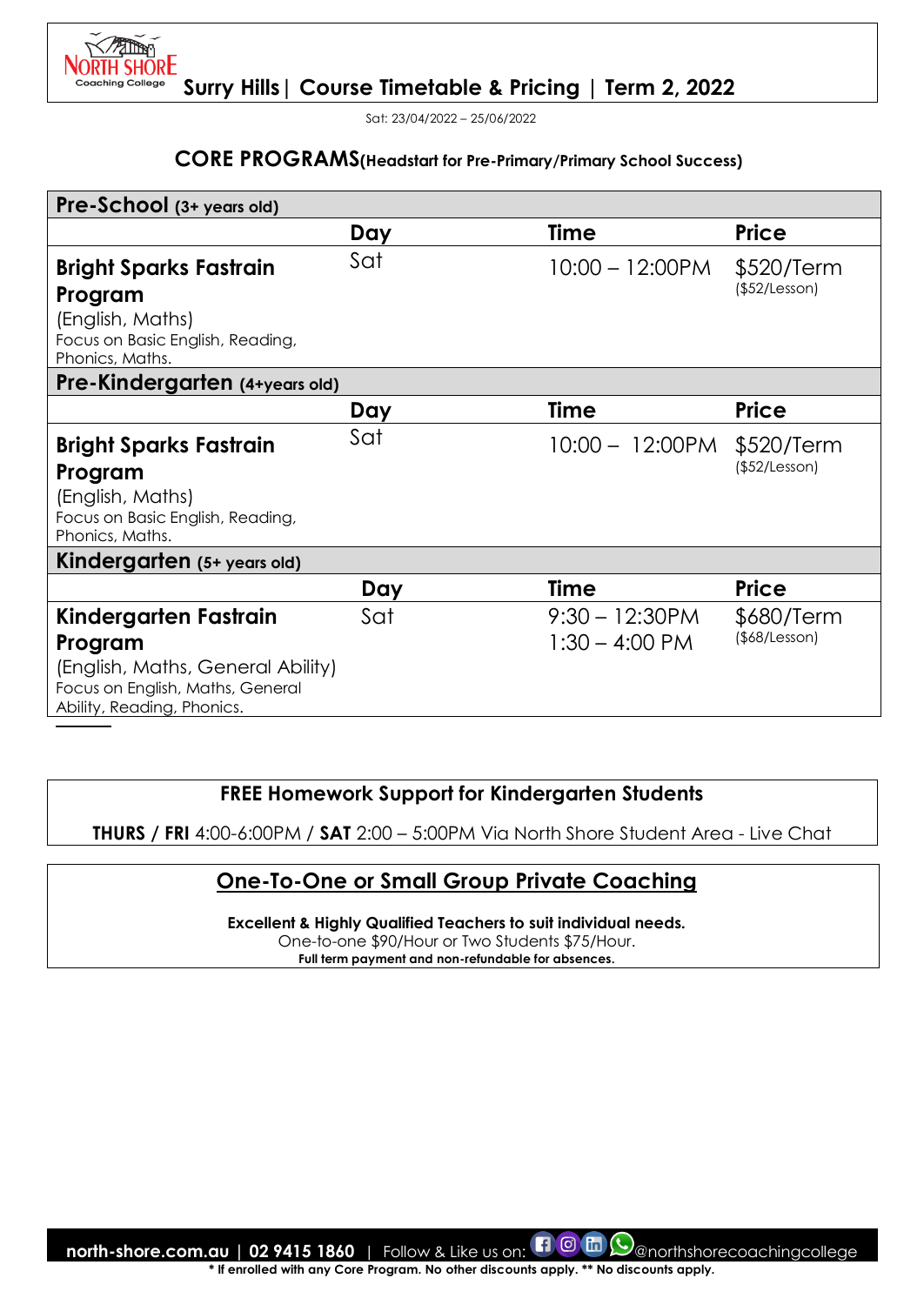

Sat: 23/04/2022 – 25/06/2022

#### **CORE PROGRAM (Headstart for Primary School Success)**

| Year                              |     |                          |                     |
|-----------------------------------|-----|--------------------------|---------------------|
|                                   | Day | <b>Time</b>              | <b>Price</b>        |
| Year 1 Fastrain Program           | Sat | $9:30 - 12:30$ PM        | \$680/Term          |
| (English, Maths, General Ability) |     | $1:30 - 4:00 \text{ PM}$ | $($ \$68/Lesson $)$ |
| Reading Comprehension, Grammar,   |     |                          |                     |
| Vocabulary including Writing.     |     |                          |                     |

#### **BOOSTER PROGRAMS(For Skills Extension & Personal Development)**

| <b>Booster Programs</b>                 | Dav | Time              | <b>Price</b>  |
|-----------------------------------------|-----|-------------------|---------------|
| <b>Year 1 Creative Writers</b>          | Sat | $12:30 - 1:30$ PM | $$280/Term**$ |
| Workshop                                |     |                   | (\$28/Lesson) |
| Develop & Extend Basic Creative Writing |     |                   | $$250/Term*$  |
| Skills.                                 |     |                   | (\$25/Lesson) |

### **CORE PROGRAM (Headstart for NAPLAN Tests &Competition Success)**

| Year 2                            |     |                   |                     |
|-----------------------------------|-----|-------------------|---------------------|
|                                   | Dav | Time              | <b>Price</b>        |
| <b>Year 2 Fastrain Program</b>    | Sat | $9:30 - 12:30$ PM | \$680/Term          |
| (English, Maths, General Ability) |     | $1:30 - 4:30$ PM  | $($ \$68/Lesson $)$ |
| Reading Comprehension, Grammar,   |     |                   |                     |
| Vocabulary including Writing.     |     |                   |                     |

### **BOOSTER PROGRAMS (For Skills Extension & Personal Development)**

| <b>Booster Programs</b>                 | Day | <b>Time</b>      | <b>Price</b>  |
|-----------------------------------------|-----|------------------|---------------|
| <b>Year 2 Creative Writers</b>          | Sat | $1:00 - 2:00$ PM | $$280/Term**$ |
| Workshop                                |     |                  | (\$28/Lesson) |
| Develop & Extend Basic Creative Writing |     |                  | $$250/Term*$  |
| Skills.                                 |     |                  | (\$25/Lesson) |

#### **FREE Homework Support for Year 1 & 2 Students**

**THURS / FRI** 4:00-6:00PM / **SAT** 2:00 – 5:00PM Via North Shore Student Area - Live Chat

### **One-To-One or Small Group Private Coaching**

**Excellent & Highly Qualified Teachers to suit individual needs.** 

One-to-one \$90/Hour or Two Students \$75/Hour. **Full term payment and non-refundable for absences.**

**north-shore.com.au | 02 9415 1860** | Follow & Like us on:  $\Box$  @ morthshorecoachingcollege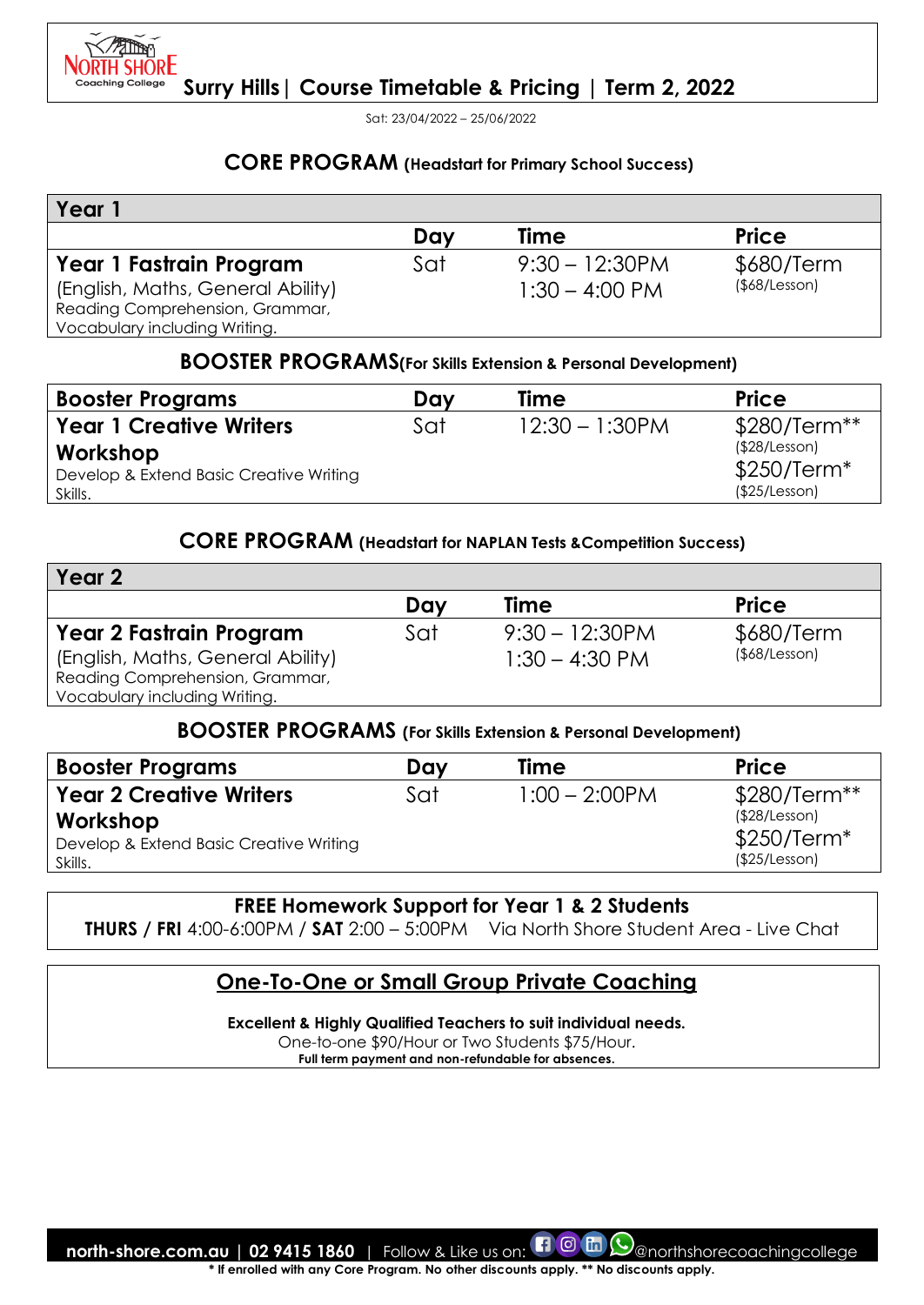

Sat: 23/04/2022 – 25/06/2022

### **CORE PROGRAM (Headstart for OC / NAPLAN Tests & Competition Success)**

| Year <sub>3</sub>                                                                                                                                  |     |                                       |                             |
|----------------------------------------------------------------------------------------------------------------------------------------------------|-----|---------------------------------------|-----------------------------|
|                                                                                                                                                    | Day | Time                                  | <b>Price</b>                |
| <b>Year 3 Fastrain Extended Program</b><br>Writing Skills, Reading Skills, Mathematical<br>Reasoning Skills, and Thinking Skills (General Ability) | Sat | $9:00 - 12:30$ PM<br>$1:30 - 4:30$ PM | \$780/Term<br>(\$78/Lesson) |
| Comprehension, Grammar, Vocabulary, Exam<br>Techniques & Lateral Thinking.                                                                         |     |                                       |                             |
|                                                                                                                                                    |     |                                       |                             |
| <b>Selective Written Assessment Test</b>                                                                                                           |     |                                       |                             |

| (SWAT)<br>Aimed at helping Primary school students in Year 3 2 July 2022                                                   | Sat |                                   |
|----------------------------------------------------------------------------------------------------------------------------|-----|-----------------------------------|
| prepare for the OC Exam.                                                                                                   |     | <b>S80</b> Register & Pay Online: |
| Up to 30 North Shore Scholarships on offer to study $9:45 - 12:00 \text{PM}$<br>in the prestigious Young Achiever Program. |     | www.swatexam.com.au               |

### **BOOSTER PROGRAMS (For Skills Extension & Personal Development)**

| Year <sub>3</sub>                                                                                                                                                                                    |     |                  |                                                               |
|------------------------------------------------------------------------------------------------------------------------------------------------------------------------------------------------------|-----|------------------|---------------------------------------------------------------|
| <b>Booster Programs</b>                                                                                                                                                                              | Day | Time             | <b>Price</b>                                                  |
| <b>Future Writers - Advanced Writing Skills</b><br>(Middle Primary)<br>Under the guidance of teachers who will motivate<br>students and develop their skills to become<br>successful future writers. | Sat | $2:00 - 3:30$ PM | \$430/Term<br>(\$43/Lesson)<br>\$380/Term*<br>(\$38/Lesson)   |
| <b>Reading Club - (Middle Primary)</b><br>Improve comprehension and fluency skills.<br>Develop a love of literature.                                                                                 | Sat | $1:00 - 2:00$ PM | \$300/Term**<br>(\$30/Lesson)<br>\$260/Term*<br>(\$26/Lesson) |

### **FREE Homework Support for Year 3 Students**

**THURS / FRI** 4:00-6:00PM / **SAT** 2:00 – 5:00PM Via North Shore Student Area - Live Chat

**north-shore.com.au | 02 9415 1860** | Follow & Like us on:  $\Box$  @ morthshorecoachingcollege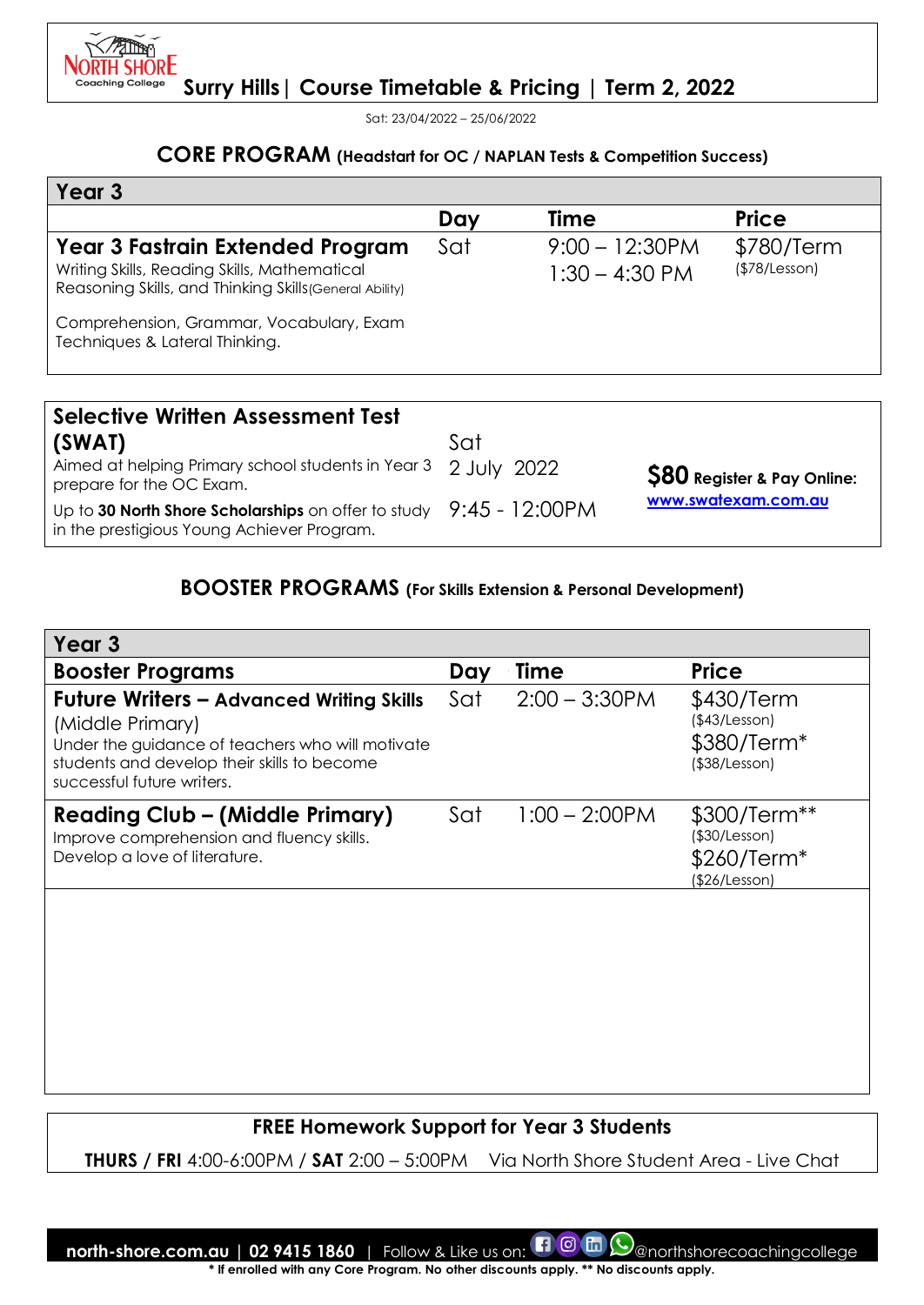

Sat: 23/04/2022 – 25/06/2022

### **CORE PROGRAMS(For OC, Scholarship & Competition Success)**

| Year 4                                                                                                                                                                                                                                                        |     |                                       |                             |
|---------------------------------------------------------------------------------------------------------------------------------------------------------------------------------------------------------------------------------------------------------------|-----|---------------------------------------|-----------------------------|
|                                                                                                                                                                                                                                                               | Day | Time                                  | <b>Price</b>                |
| Year 4 Fastrain Extended Program<br>Writing Skills, Reading Skills, Mathematical<br>Reasoning Skills, and Thinking Skills (General Ability)                                                                                                                   | Sat | $9:00 - 12:30$ PM<br>$1:30 - 4:30$ PM | \$780/Term<br>(\$78/Lesson) |
| Comprehension, Grammar, Vocabulary, Exam<br>Techniques & Lateral Thinking.                                                                                                                                                                                    |     |                                       |                             |
| <b>Year 4 Young Achiever Program</b><br>(Selection by Entrance Exam)<br>Writing Skills, Reading Skills, Mathematical<br>Reasoning Skills, and Thinking Skills (General Ability)<br>Comprehension, Grammar, Vocabulary, Exam<br>Techniques & Lateral Thinking. | Sat | $9:00 - 12:30$ PM                     | \$780/Term<br>(\$78/Lesson) |
|                                                                                                                                                                                                                                                               |     |                                       |                             |

| <b>Selective Written Assessment Test</b>                                                         |                    |                                   |
|--------------------------------------------------------------------------------------------------|--------------------|-----------------------------------|
| (SWAT)<br>Aimed at helping Primary school students in Year 4<br>prepare for the OC Exam.         | Sat<br>2 July 2022 | <b>S80</b> Register & Pay Online: |
| Up to 30 North Shore Scholarships on offer to study<br>in the prestigious High Achiever Program. | $9:45 - 12:00PM$   | www.swatexam.com.au               |

## **BOOSTER PROGRAMS (For Skills Extension & Personal Development)**

| Year 4                                                                                                                        |     |                  |                                                           |
|-------------------------------------------------------------------------------------------------------------------------------|-----|------------------|-----------------------------------------------------------|
| <b>BOOSTER PROGRAMS</b>                                                                                                       | Day | Time             | <b>Price</b>                                              |
| Year 4 Extra OC Trial Test (3 Hours)<br>(Must bring your own device)                                                          | Sat | $1:30 - 4:30$ PM | \$790/Term<br>(79/Lesson)<br>\$690/Term*<br>(\$69/Lesson) |
| <b>Future Writers - Advanced Writing Skills</b><br>(Middle Primary)                                                           | Sat | $2:00 - 3:30$ PM | \$430/Term<br>(\$43/Lesson)                               |
| Under the guidance of teachers who will<br>motivate students and develop their skills to<br>become successful future writers. |     |                  | \$380/Term <sup>*</sup><br>(\$38/Lesson)                  |

**north-shore.com.au | 02 9415 1860** | Follow & Like us on: **ENO MO** O @northshorecoachingcollege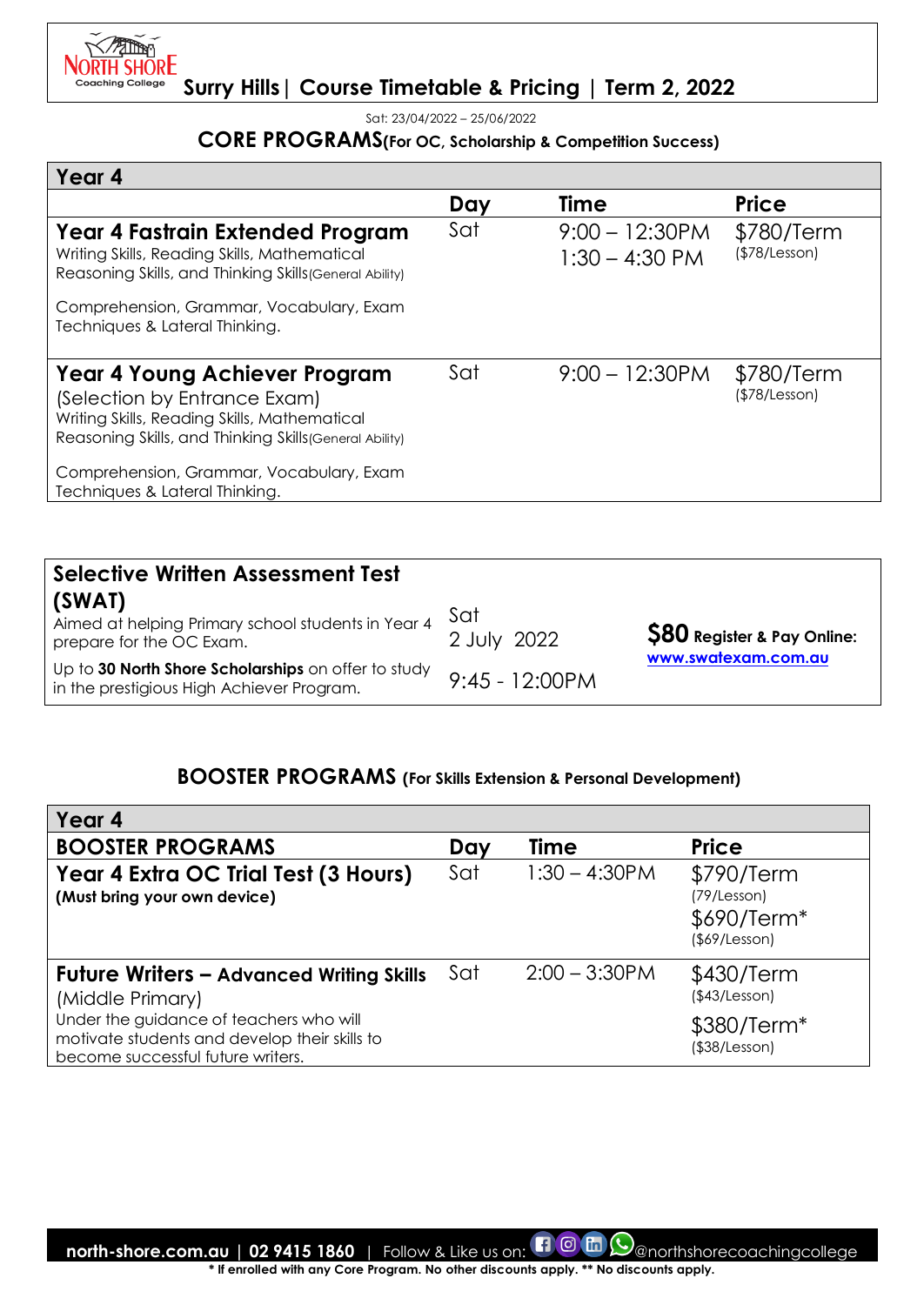71 M **NORTH SHORE** Coachina College

**Surry Hills| Course Timetable & Pricing | Term 2, 2022**

Sat: 23/04/2022 – 25/06/2022

| Year 4                                                                                                               |     |                   |                                                               |
|----------------------------------------------------------------------------------------------------------------------|-----|-------------------|---------------------------------------------------------------|
| <b>BOOSTER PROGRAMS</b>                                                                                              | Day | <b>Time</b>       | <b>Price</b>                                                  |
| <b>Reading Club - (Middle Primary)</b><br>Improve comprehension and fluency skills.<br>Develop a love of literature. | Sat | $12:45 - 1:45$ PM | \$300/Term**<br>(\$30/Lesson)<br>\$260/Term*<br>(\$26/Lesson) |
|                                                                                                                      |     |                   |                                                               |
|                                                                                                                      |     |                   |                                                               |
|                                                                                                                      |     |                   |                                                               |
|                                                                                                                      |     |                   |                                                               |
|                                                                                                                      |     |                   |                                                               |

### **FREE Homework Support for Year 4 Students**

**THURS / FRI** 4:00-6:00PM / **SAT** 2:00 – 5:00PM Via North Shore Student Area - Live Chat

## **One-To-One or Small Group Private Coaching**

**Excellent & Highly Qualified Teachers to suit individual needs.**  One-to-one \$90/Hour or Two Students \$75/Hour. **Full term payment and non-refundable for absences.**

**north-shore.com.au | 02 9415 1860** | Follow & Like us on:  $\Box$  @  $\Box$  @northshorecoachingcollege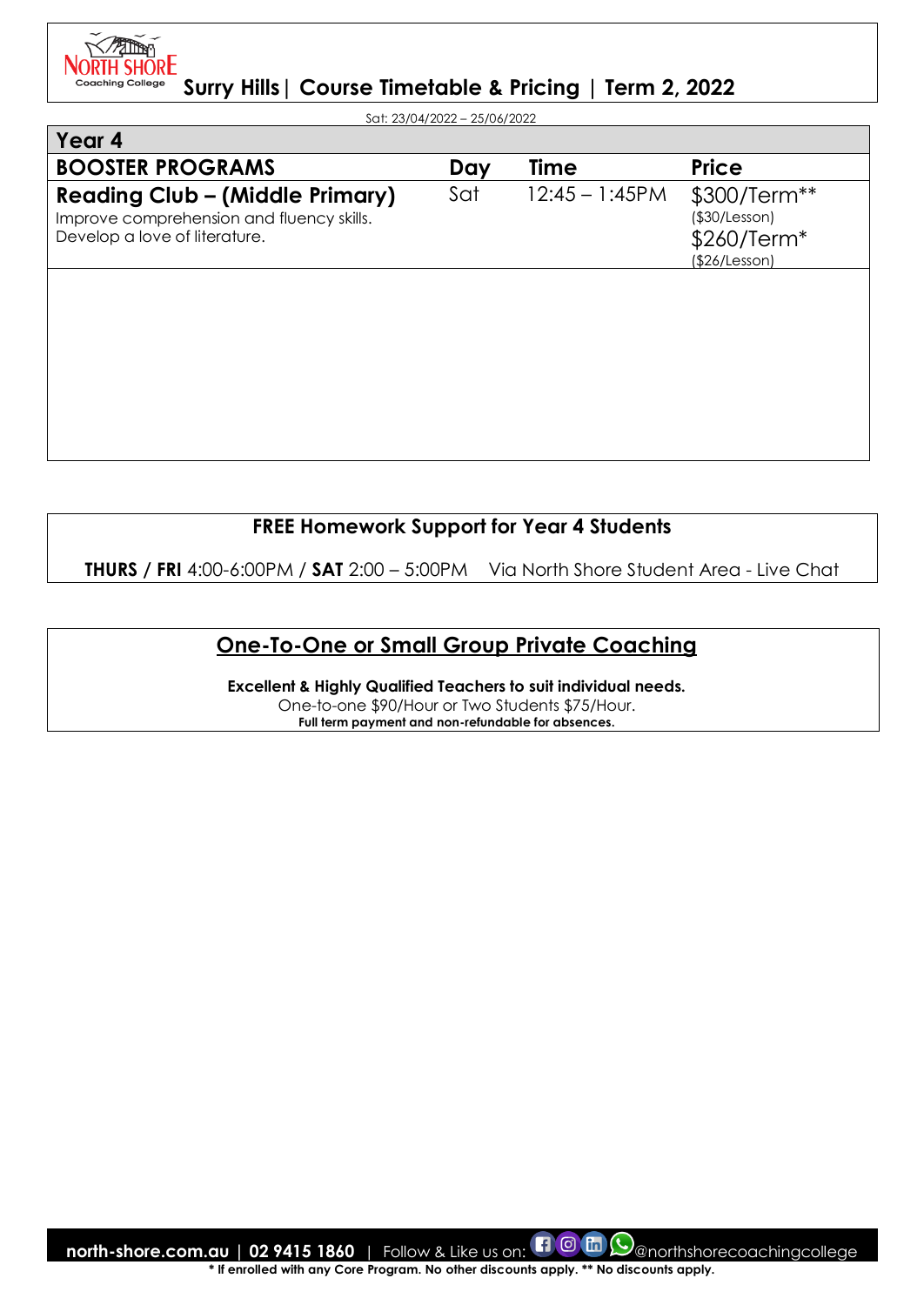

Sat: 23/04/2022 – 25/06/2022

### **CORE PROGRAMS**

#### **(Headstart for Selective Schools, Scholarship Exams/ NAPLAN Tests & Competition Success)**

| Year <sub>5</sub>                                                                                                                                                                       |     |                                       |                             |
|-----------------------------------------------------------------------------------------------------------------------------------------------------------------------------------------|-----|---------------------------------------|-----------------------------|
|                                                                                                                                                                                         | Day | Time                                  | <b>Price</b>                |
| Year 5 Fastrain Extended Program<br>Writing Skills, Reading Skills, Mathematical<br>Reasoning Skills, and Thinking Skills (General Ability)<br>Comprehension, Grammar, Vocabulary, Exam | Sat | $9:00 - 12:30$ PM<br>$1:30 - 4:30$ PM | \$780/Term<br>(\$78/Lesson) |
| Techniques & Lateral Thinking.                                                                                                                                                          |     |                                       |                             |
|                                                                                                                                                                                         |     |                                       |                             |
| Year 5 High Achiever Program<br>(Selection by Entrance Exam)<br>Writing Skills, Reading Skills, Mathematical<br>Reasoning Skills, and Thinking Skills (General Ability)                 | Sat | $9:00 - 1:00$ PM                      | \$830/Term<br>(\$83/Lesson) |
| Comprehension, Grammar, Vocabulary, Exam<br>Techniques & Lateral Thinking.                                                                                                              |     |                                       |                             |

| <b>Selective Written Assessment Test</b><br>(SWAT)<br>Aimed at helping Primary school students in Year 5<br>prepare for the Selective High School and<br>Scholarship Exams.<br>Up to 20 North Shore Scholarships on offer to study | Sat<br>2 July 2022<br>1:00 - 4:30PM | <b>S80</b> Register & Pay Online:<br>www.swatexam.com.au |
|------------------------------------------------------------------------------------------------------------------------------------------------------------------------------------------------------------------------------------|-------------------------------------|----------------------------------------------------------|
| in our exclusive Exam Preparation Program.                                                                                                                                                                                         |                                     |                                                          |

### **BOOSTER PROGRAMS (For Skills Extension & Personal Development)**

| Year 5                                                                                                                                                                                                                                     |     |                  |                         |
|--------------------------------------------------------------------------------------------------------------------------------------------------------------------------------------------------------------------------------------------|-----|------------------|-------------------------|
| <b>BOOSTER PROGRAMS</b>                                                                                                                                                                                                                    | Day | Time             | <b>Price</b> (inc. GST) |
| <b>Year 5 Exam Preparation Program</b>                                                                                                                                                                                                     | Sat | $2:00 - 5:00$ PM | \$790/Term              |
| 2 full length test papers (either Mathematical<br>Reasoning Skills or Thinking Skills (GA) or (Reading<br>Skills or Writing Skills Test), followed by thorough<br>explanation of most difficult questions.<br>(Must bring your own device) |     |                  | (\$79/Lesson)           |

**north-shore.com.au | 02 9415 1860** | Follow & Like us on: **COM** (O) anorthshorecoachingcollege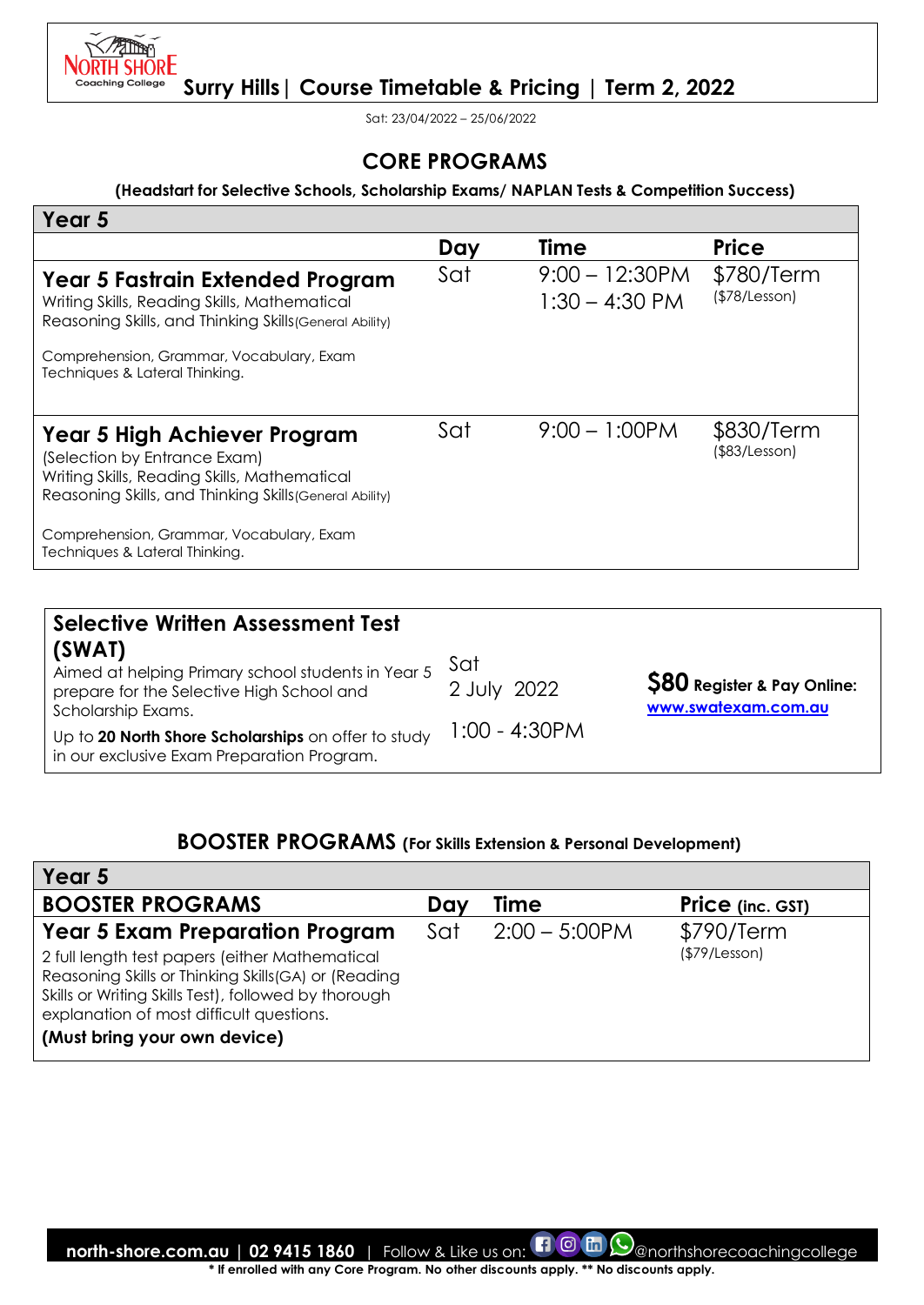

Sat: 23/04/2022 – 25/06/2022

#### **BOOSTER PROGRAMS (For Skills Extension & Personal Development)**

| Year 5                                                                                                                        |     |                  |                                                                   |
|-------------------------------------------------------------------------------------------------------------------------------|-----|------------------|-------------------------------------------------------------------|
| <b>BOOSTER PROGRAMS</b>                                                                                                       | Day | <b>Time</b>      | <b>Price</b>                                                      |
| <b>Maths Olympiad</b><br>Preparation & training for 2022 Maths Olympiad.                                                      | Sat | $1:30 - 2:30$ PM | \$350/Term**<br>(\$35/Lesson)<br>\$300/Term*<br>\$30/Lesson       |
| <b>Future Writers - Advanced Writing</b><br><b>Skills</b><br>(Senior Primary)                                                 | Sat | $2:00 - 3:30$ PM | \$430/Term<br>(\$43/Lesson)<br>\$380/Term*<br>$($ \$38/Lesson $)$ |
| Under the guidance of teachers who will<br>motivate students and develop their skills to<br>become successful future writers. |     |                  |                                                                   |
|                                                                                                                               |     |                  |                                                                   |

### **FREE Homework Support for Year 5 Students**

**THURS / FRI** 4:00-6:00PM / **SAT** 2:00 – 5:00PM Via North Shore Student Area - Live Chat

### **One-To-One or Small Group Private Coaching**

**Excellent & Highly Qualified Teachers to suit individual needs.**  One-to-one \$90/Hour or Two Students \$75/Hour. **Full term payment and non-refundable for absences.**

**north-shore.com.au | 02 9415 1860** | Follow & Like us on:  $\Box$  @  $\Box$  @northshorecoachingcollege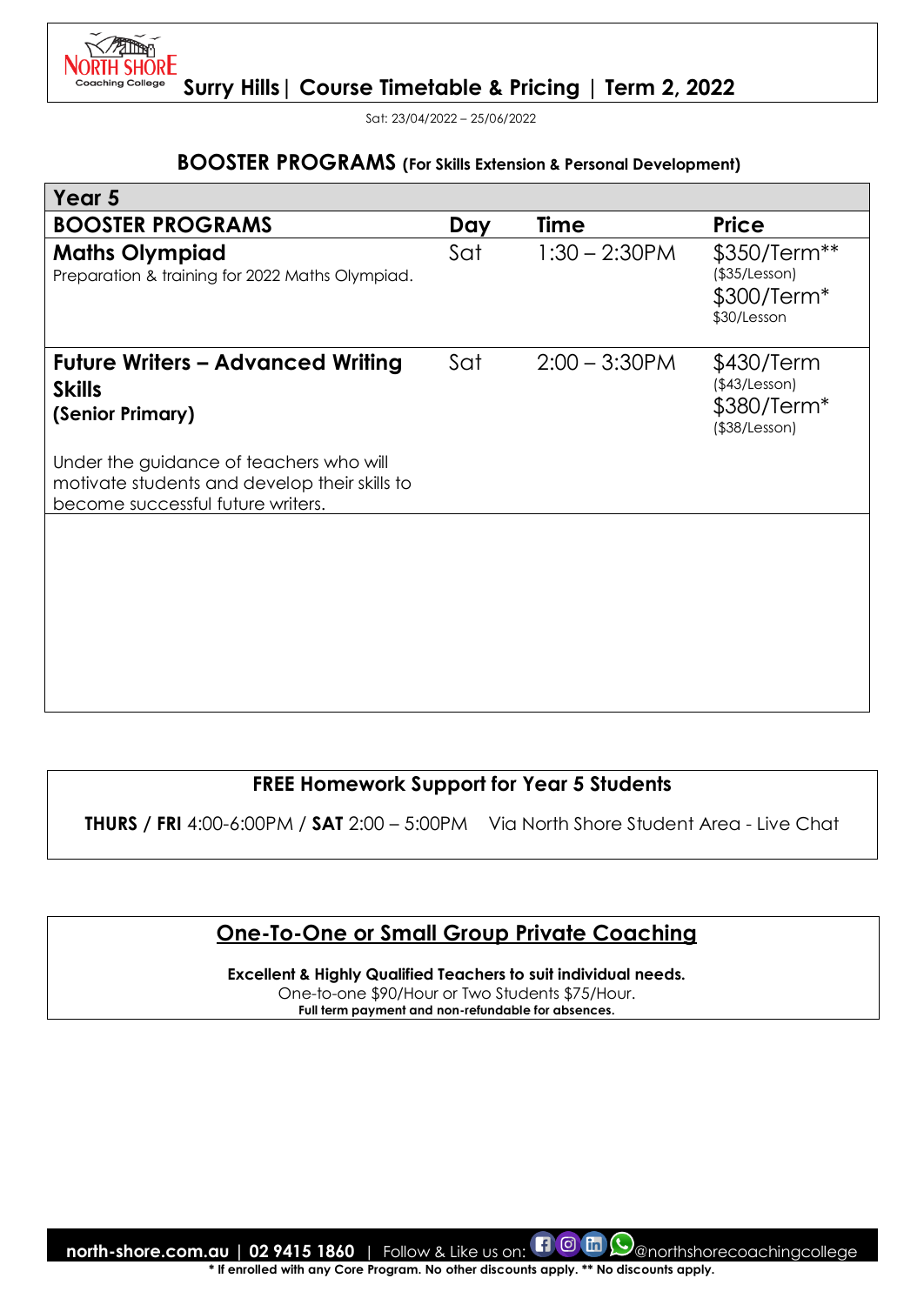

Sat: 23/04/2022 – 25/06/2022

### **CORE PROGRAMS (Headstart for High School & Competition Success)**

| Year 6                                                                                                |     |                   |               |
|-------------------------------------------------------------------------------------------------------|-----|-------------------|---------------|
|                                                                                                       | Day | Time              | <b>Price</b>  |
| Year 6 Headstart High School                                                                          | Sat | $9:00 - 12:30$ PM | \$780/Term    |
| Program<br>(Writing Skills, English, Maths, Science)                                                  |     | $1:30 - 4:30$ PM  | (\$78/Lesson) |
| Comprehension, Grammar, Vocabulary, Maths &<br>Lateral Thinking with stimulating Science experiments. |     |                   |               |

### **BOOSTER PROGRAMS (For Skills Extension & Personal Development)**

| Year 6                                                                                                                                                                                                         |     |                  |                                                                   |
|----------------------------------------------------------------------------------------------------------------------------------------------------------------------------------------------------------------|-----|------------------|-------------------------------------------------------------------|
| <b>BOOSTER PROGRAMS</b>                                                                                                                                                                                        | Day | <b>Time</b>      | <b>Price</b>                                                      |
| <b>Future Writers - Advanced Writing</b><br><b>Skills</b><br>(Senior Primary)<br>Under the guidance of teachers who will motivate<br>students and develop their skills to become<br>successful future writers. | Sat | $2:00 - 3:30$ PM | \$430/Term<br>(\$43/Lesson)<br>\$380/Term*<br>$($ \$38/Lesson $)$ |
|                                                                                                                                                                                                                |     |                  |                                                                   |
|                                                                                                                                                                                                                |     |                  |                                                                   |
|                                                                                                                                                                                                                |     |                  |                                                                   |
|                                                                                                                                                                                                                |     |                  |                                                                   |
|                                                                                                                                                                                                                |     |                  |                                                                   |
|                                                                                                                                                                                                                |     |                  |                                                                   |
|                                                                                                                                                                                                                |     |                  |                                                                   |

### **FREE Homework Support for Year 6 Students**

**THURS / FRI** 4:00-6:00PM / **SAT** 2:00 – 5:00PM Via North Shore Student Area - Live Chat

### **One-To-One or Small Group Private Coaching**

**Excellent & Highly Qualified Teachers to suit individual needs.** 

One-to-one \$90/Hour or Two Students \$75/Hour.

**Full term payment and non-refundable for absences.**

**north-shore.com.au | 02 9415 1860** | Follow & Like us on: **[1 0 m**  $\odot$  morthshorecoachingcollege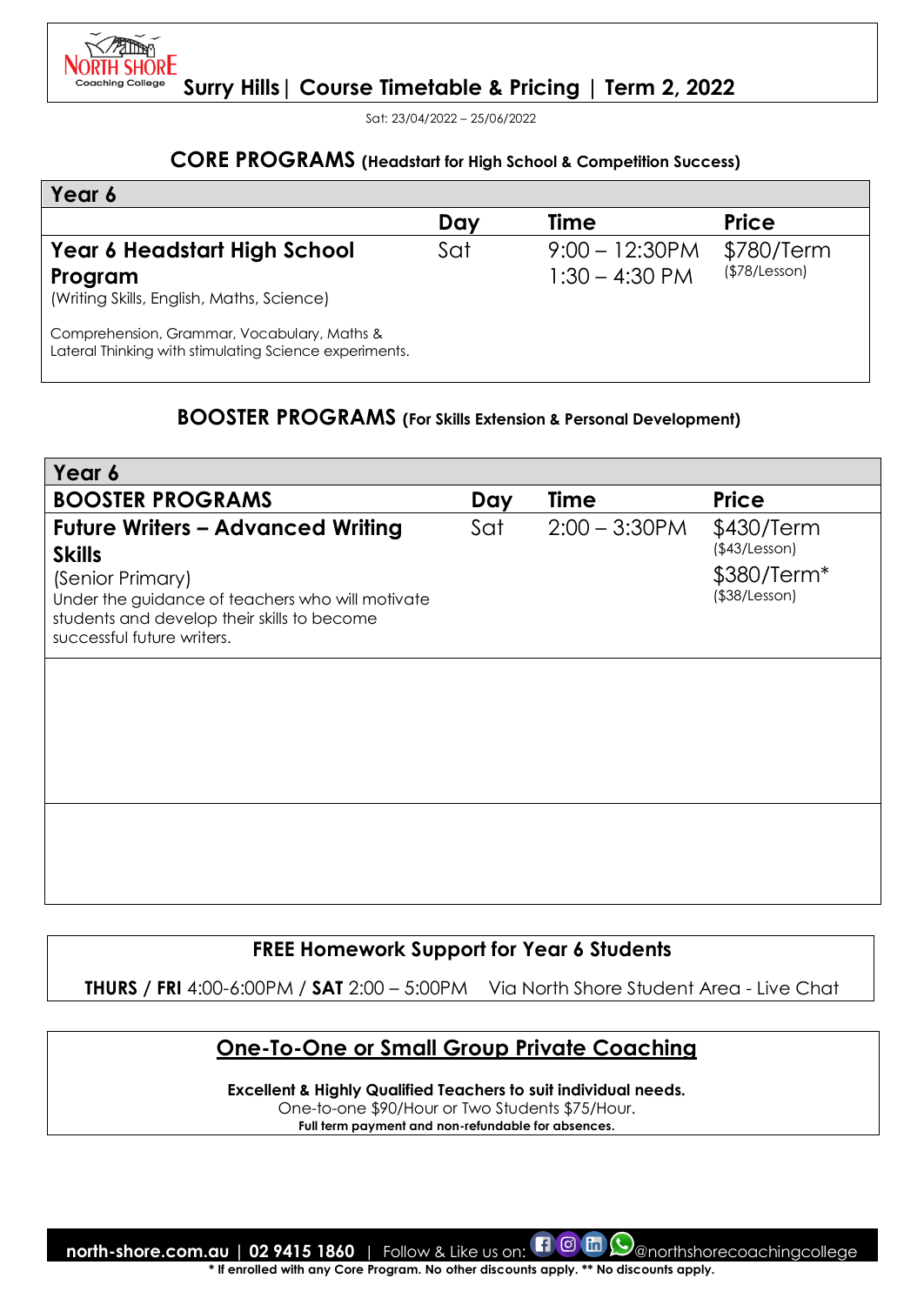

**Surry Hills| Course Timetable & Pricing | Term 2, 2022**

Sat: 23/04/2022 – 25/06/2022

#### **CORE PROGRAMS (For High School Success)**

| Year 7                                                                     |     |                                    |                                   |
|----------------------------------------------------------------------------|-----|------------------------------------|-----------------------------------|
|                                                                            | Day | Time                               | <b>Price</b>                      |
| <b>Year 7 Fastcoach</b>                                                    | Sat | $9:00 - 12:30PM / 2:00 - 5:30PM$   | \$780/Term                        |
| Program<br>(English, Maths, Science)<br>Including Essay and Genre Writing. |     |                                    | (\$78/Lesson)                     |
| <b>Year 7 English &amp; Maths</b><br>Including Essay and Genre Writing.    | Sat | $9:30 - 12:30PM / 2:00 - 5:00PM$   | \$730/Term<br>(\$73/Lesson)       |
| <b>Year 7 Maths &amp; Science</b>                                          | Sat | $9:00 - 11:00AM / 3:30 - 5:30PM$   | \$550/Term<br>$($ \$55/Lesson $)$ |
| Year 7 English<br>Including Essay and Genre Writing.                       | Sat | 11:00 - 12:30PM / 2:00-3:30PM      | \$430/Term<br>(\$43/Lesson)       |
| <b>Year 7 Maths</b>                                                        | Sat | $9:30 - 11:00AM$ / $3:30 - 5:00PM$ | \$430/Term<br>(\$43/Lesson)       |

#### **BOOSTER PROGRAMS (For Skills Extension & Personal Development)**

| <b>Booster Programs</b>                                                                                                       | Day | <b>Time</b>      | <b>Price</b>                               |
|-------------------------------------------------------------------------------------------------------------------------------|-----|------------------|--------------------------------------------|
| <b>Future Writers - Advanced Writing</b><br><b>Skills</b> (Junior High)                                                       | Sat | $2:00 - 3:30$ PM | \$450/Term<br>(\$45/Lesson)<br>\$400/Term* |
| Under the guidance of teachers who will motivate<br>students and develop their skills to become successful<br>future writers. |     |                  | (\$40/Lesson)                              |
| <b>Future Mathematicians</b><br>Students are taught special techniques in                                                     | Sat | $1:00 - 2:00$ PM | \$390/Term**<br>(\$39/Lesson)              |
| solving complex Maths problems.                                                                                               |     |                  | \$340/Term*<br>(\$34/Lesson)               |

**FREE Homework Support for Year 7 Students (English/Maths/Science) THURS / FRI** 4:00-6:00PM / **SAT** 2:00 – 5:00PM Via North Shore Student Area

### **One-To-One or Small Group Private Coaching (Year 7 – 10)**

**Excellent & Highly Qualified Teachers to suit individual needs.** 

One-to-one \$95/Hour or Two Students \$80/Hour.

**Full term payment and non-refundable for absences.**

**north-shore.com.au | 02 9415 1860** | Follow & Like us on: **[1 0 m (9** anorthshorecoachingcollege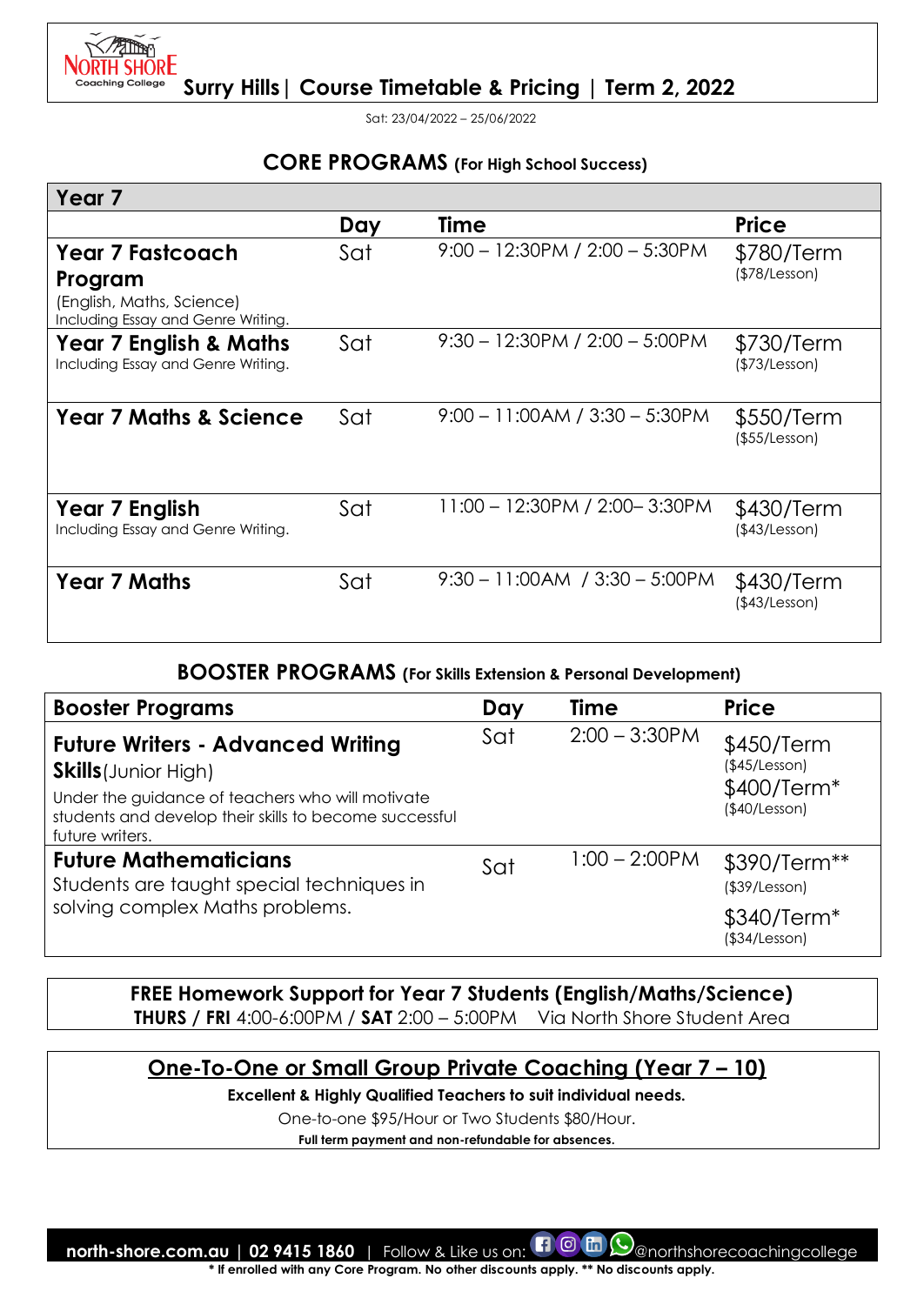

Sat: 23/04/2022 – 25/06/2022

#### **CORE PROGRAMS (For High School Success)**

| Year 8                                                                  |     |                                   |                                   |
|-------------------------------------------------------------------------|-----|-----------------------------------|-----------------------------------|
|                                                                         | Day | <b>Time</b>                       | <b>Price</b>                      |
| <b>Year 8 Fastcoach</b>                                                 | Sat | $9:00 - 12:30PM / 2:00 - 5:30PM$  | \$780/Term                        |
| Program                                                                 |     |                                   | (\$78/Lesson)                     |
| (English, Maths, Science)                                               |     |                                   |                                   |
| Including Essay and Genre Writing.                                      |     |                                   |                                   |
| <b>Year 8 English &amp; Maths</b><br>Including Essay and Genre Writing. | Sat | $9:30 - 12:30PM / 2:00 - 5:00PM$  | \$730/Term<br>(\$73/Lesson)       |
| <b>Year 8 Maths&amp; Science</b>                                        | Sat | $9:00 - 11:00AM / 3:30 - 5:30PM$  | \$550/Term<br>$($ \$55/Lesson $)$ |
| Year 8 English<br>Including Essay and Genre Writing.                    | Sat | $11:00 - 12:30PM / 2:00 - 3:30PM$ | \$430/Term<br>(\$43/Lesson)       |
|                                                                         |     |                                   |                                   |
| <b>Year 8 Maths</b>                                                     | Sat | $9:30 - 11:00AM / 3:30 - 5:00PM$  | \$430/Term<br>(\$43/Lesson)       |

**BOOSTER PROGRAMS (For Skills Extension & Personal Development)** 

| <b>Booster Programs</b>                                                                                                                                                                           | Day | <b>Time</b>      | <b>Price</b>                                                              |
|---------------------------------------------------------------------------------------------------------------------------------------------------------------------------------------------------|-----|------------------|---------------------------------------------------------------------------|
| <b>Future Writers - Advanced Writing Skills</b><br>(Junior High)<br>Under the guidance of teachers who will motivate<br>students and develop their skills to become successful<br>future writers. | Sat | $2:00 - 3:30$ PM | \$450/Term<br>(\$45/Lesson)<br>\$400/Term*<br>(\$40/Lesson)               |
| <b>Future Mathematicians</b><br>Students are taught special techniques in<br>solving complex Maths problems.                                                                                      | Sat | $1:00 - 2:00$ PM | \$390/Term**<br>(\$39/Lesson)<br>\$340/Term <sup>*</sup><br>(\$34/Lesson) |

**FREE Homework Support for Year 8 Students (English/Maths/Science) THURS / FRI** 4:00-6:00PM / **SAT** 2:00 – 5:00PM Via North Shore Student Area

## **One-To-One or Small Group Private Coaching (Year 7 – 10)**

**Excellent & Highly Qualified Teachers to suit individual needs.** 

One-to-one \$95/Hour or Two Students \$80/Hour.

**Full term payment and non-refundable for absences.**

**north-shore.com.au | 02 9415 1860** | Follow & Like us on: **[1 0 m (9** anorthshorecoachingcollege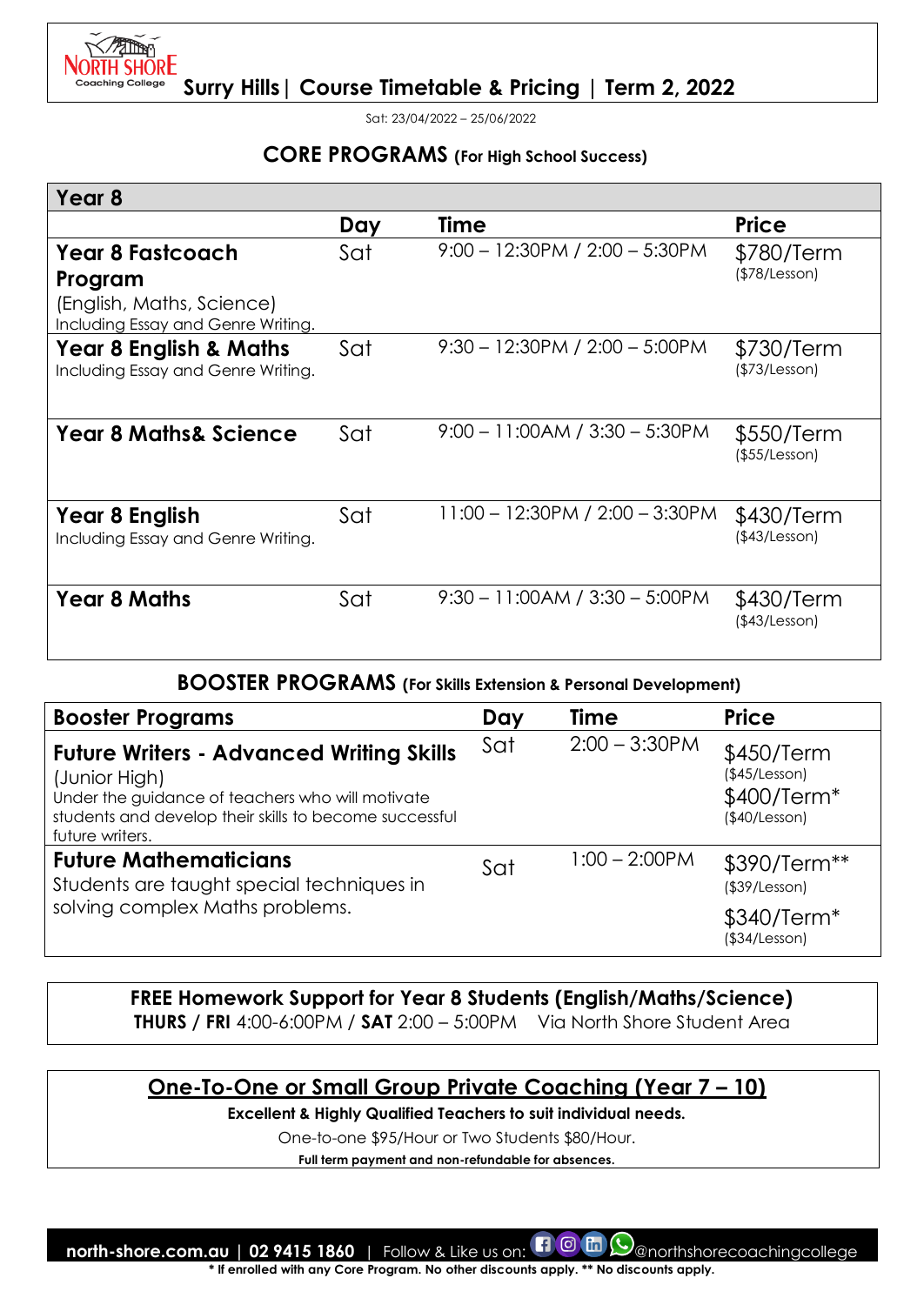

Sat: 23/04/2022 – 25/06/2022

#### **CORE PROGRAMS (For High School Success)**

| Year 9                                                                                                   |     |                                   |                                   |
|----------------------------------------------------------------------------------------------------------|-----|-----------------------------------|-----------------------------------|
|                                                                                                          | Day | <b>Time</b>                       | <b>Price</b>                      |
| <b>Year 9 Fastcoach</b><br>Program<br>(English, Maths, Science)<br>Including Essay and Genre<br>Writing. | Sat | 9:30 - 1:30PM / 12:30-5:00PM      | \$830/Term<br>$($ \$83/Lesson $)$ |
| <b>Year 9 English &amp; Maths</b><br>Including Essay and Genre<br>Writing.                               | Sat | $9:30 - 12:30PM / 2:00 - 5:00PM$  | \$760/Term<br>(\$76/Lesson)       |
| <b>Year 9 Maths &amp; Science</b>                                                                        | Sat | 11:00 - 1:30PM / 12:30-3:30PM     | \$650/Term<br>$($ \$65/Lesson $)$ |
| Year 9 English<br>Including Essay and Genre<br>Writing.                                                  | Sat | $9:30 - 11:00AM / 3:30 - 5:00PM$  | \$450/Term<br>(\$45/Lesson)       |
| <b>Year 9 Maths</b>                                                                                      | Sat | $11:00 - 12:30PM / 2:00 - 3:30PM$ | \$450/Term<br>(\$45/Lesson)       |
| <b>Year 9 Science</b>                                                                                    | Sat | $12:30 - 1:30$ PM                 | \$320/Term<br>(\$32/Lesson)       |

#### **BOOSTER PROGRAMS (For Skills Extension & Personal Development)**

| <b>Booster Programs</b>                                                                                                    | Dav | <b>Time</b>      | <b>Price</b>  |
|----------------------------------------------------------------------------------------------------------------------------|-----|------------------|---------------|
| <b>Future Writers - Advanced Writing Skills</b>                                                                            | Sat | $5:30 - 7:00$ PM | \$500/Term    |
| (Senior High)                                                                                                              |     |                  | (\$50/Lesson) |
| Under the guidance of teachers who will motivate students<br>and develop their skills to become successful future writers. |     |                  |               |

**FREE Homework Support for Year 9 Students (English/Maths/Science) THURS / FRI** 4:00–6:00PM / **SAT** 2:00 – 5:00PM Via North Shore Student Area

## **One-To-One or Small Group Private Coaching (Year 7 – 10)**

**Excellent & Highly Qualified Teachers to suit individual needs.** 

One-to-one \$95/Hour or Two Students \$80/Hour.

**Full term payment and non-refundable for absences.**

**north-shore.com.au | 02 9415 1860** | Follow & Like us on:  $\Box$  @ morthshorecoachingcollege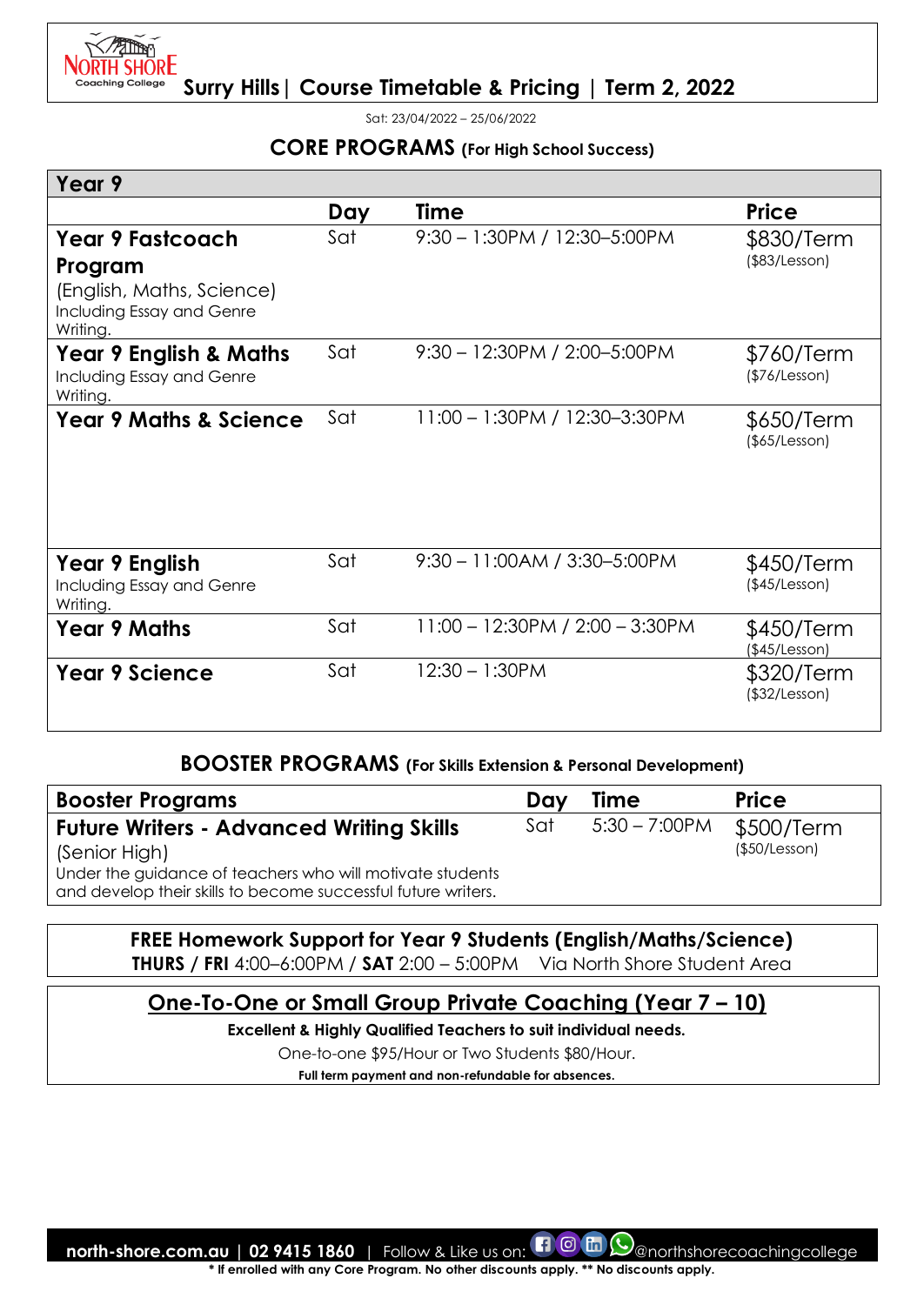

Sat: 23/04/2022 – 25/06/2022

#### **CORE PROGRAMS (For High School Success)**

| Year 10                                                                 |     |                                   |                             |
|-------------------------------------------------------------------------|-----|-----------------------------------|-----------------------------|
|                                                                         | Day | <b>Time</b>                       | <b>Price</b>                |
| <b>Year 10 Fastcoach</b>                                                | Sat | $9:30 - 1:30$ PM / 12:30 - 5:00PM | \$830/Term                  |
| Program                                                                 |     |                                   | $($ \$83/Lesson $)$         |
| (English, Maths, Science)<br>Including Essay and Genre Writing          |     |                                   |                             |
| <b>Year 10 English &amp; Maths</b><br>Including Essay and Genre Writing | Sat | $9:30 - 12:30PM / 2:00 - 5:00PM$  | \$760/Term<br>(\$76/Lesson) |
| <b>Year 10 Maths&amp; Science</b>                                       | Sat | 11:00 - 1:30PM / 12:30-3:30PM     | \$650/Term<br>(\$5/Lesson)  |
| Year 10 English<br>Including Essay and Genre Writing                    | Sat | $9:30 - 11:00AM / 2:00 - 3:30PM$  | \$450/Term<br>(\$45/Lesson) |
| <b>Year 10 Maths</b>                                                    | Sat | 11:00 - 12:30PM / 3:30 - 5:00PM   | \$450/Term<br>(\$45/Lesson) |
| Year 10 Science                                                         | Sat | $12:30 - 1:30$ PM                 | \$320/Term<br>(\$32/Lesson) |

### **BOOSTER PROGRAMS (For Skills Extension & Personal Development)**

| <b>Booster Programs</b>                                                                                                    | Dav | <b>Time</b>      | <b>Price</b>  |
|----------------------------------------------------------------------------------------------------------------------------|-----|------------------|---------------|
| <b>Future Writers - Advanced Writing Skills</b>                                                                            | Sat | $5:30 - 7:00$ PM | \$500/Term    |
| (Senior High)                                                                                                              |     |                  | (\$50/Lesson) |
| Under the guidance of teachers who will motivate students<br>and develop their skills to become successful future writers. |     |                  |               |

### **FREE Homework Support for Year 10 Students (English/Maths/Science)**

**THURS / FRI** 4:00-6:00PM / **SAT** 2:00 – 5:00PM Via North Shore Student Area

### **One-To-One or Small Group Private Coaching (Year 7 – 10)**

**Excellent & Highly Qualified Teachers to suit individual needs.** 

One-to-one \$95/Hour or Two Students \$80/Hour.

**Full term payment and non-refundable for absences.**

**north-shore.com.au | 02 9415 1860** | Follow & Like us on:  $\blacksquare$   $\textcircled{C}$   $\blacksquare$   $\textcircled{C}$  anorthshorecoachingcollege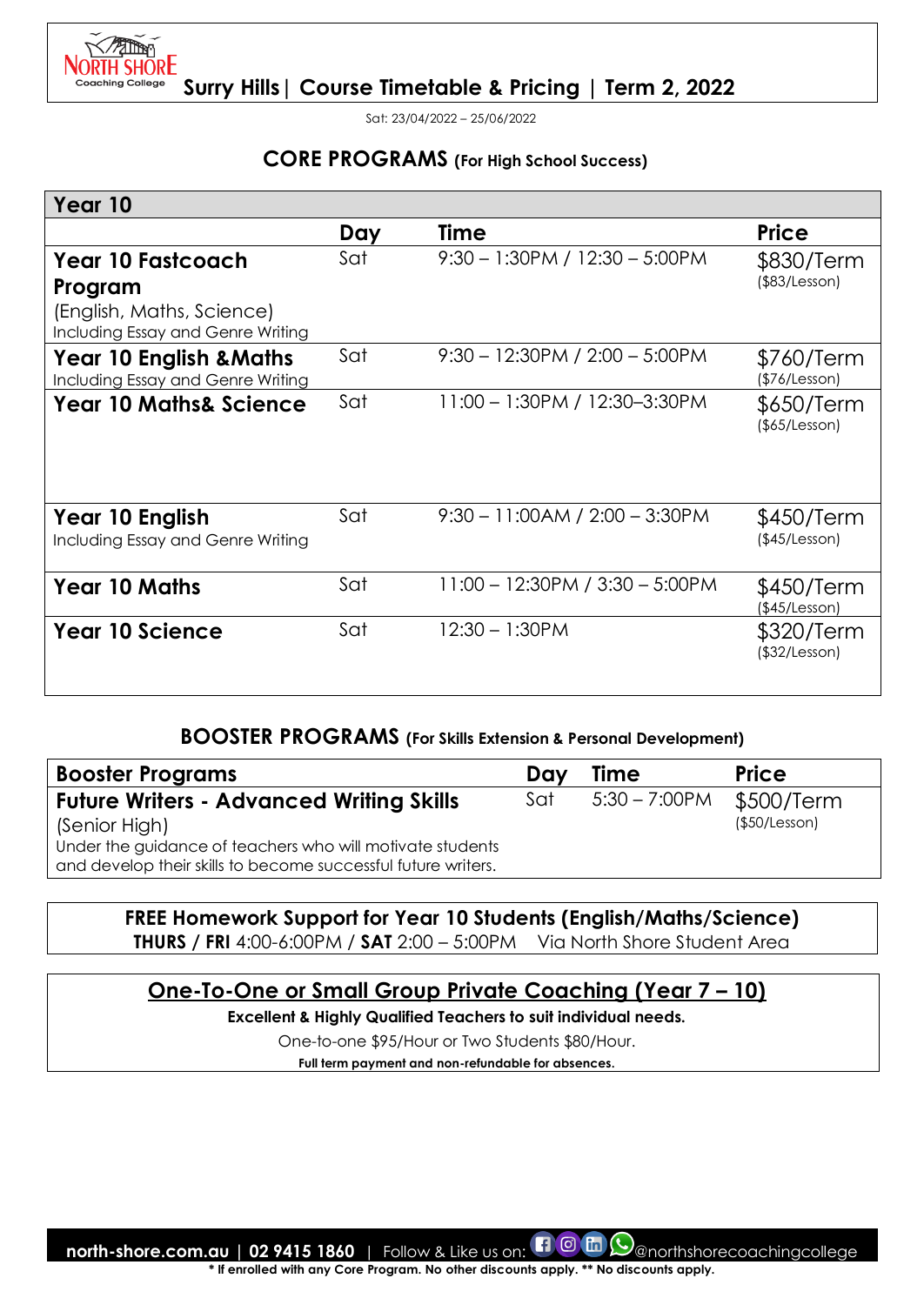

Sat: 23/04/2022 – 25/06/2022

#### **SUBJECTS (For Year 11 HSC Success – Preparation for HSC Success)**

| Year 11                                        |     |                    |                                   |  |  |
|------------------------------------------------|-----|--------------------|-----------------------------------|--|--|
|                                                | Day | <b>Time</b>        | <b>Price</b>                      |  |  |
| <b>MATHS</b>                                   |     |                    |                                   |  |  |
| <b>Year 11 Maths</b><br>(Standard - 2U)        | Sat | $9:00 - 11:00AM$   | \$590/Term<br>$($ \$59/Lesson $)$ |  |  |
| <b>Year 11 Maths</b><br>(Advanced - 2U)        | Sat | $11:00 - 1:00$ PM  | \$590/Term<br>$($ \$59/Lesson $)$ |  |  |
| <b>Year 11 Maths</b><br>(Ext 1 - 3U)           | Sat | $11:00 - 1:00$ PM  | \$590/Term<br>$($ \$59/Lesson $)$ |  |  |
| <b>ENGLISH - Includes Essay Writing Skills</b> |     |                    |                                   |  |  |
| Year 11 English<br>(EAL/D)                     | Sat | $11:00 - 12:30$ PM | \$510/Term<br>$($ \$51/Lesson $)$ |  |  |
| Year 11 English<br>(Standard)                  | Sat | $11:00 - 12:30PM$  | \$510/Term<br>(\$51/Lesson)       |  |  |
| Year 11 English<br>(Advanced)                  | Sat | $9:30 - 11:00AM$   | \$510/Term<br>$($ \$51/Lesson $)$ |  |  |
| Year 11 English<br>(Extension)                 | Sat | $9:30 - 11:00AM$   | \$510/Term<br>$($ \$51/Lesson $)$ |  |  |
| <b>OTHER SUBJECTS</b>                          |     |                    |                                   |  |  |
| <b>Year 11 Physics</b>                         | Sat | $3:30 - 5:00$ PM   | \$510/Term<br>(\$51/Lesson)       |  |  |
| <b>Year 11 Chemistry</b>                       | Sat | $2:00 - 3:30$ PM   | \$510/Term<br>$($ \$51/Lesson $)$ |  |  |

**One-To-One or Small Group Private Coaching (Year 11 & 12)** 

**Excellent & Highly Qualified Teachers to suit individual needs.**  One-to-one \$115/Hour or Two Students \$100/Hour. **Full term payment and non-refundable for absences.**

**north-shore.com.au | 02 9415 1860** | Follow & Like us on:  $\Box$  @ morthshorecoachingcollege